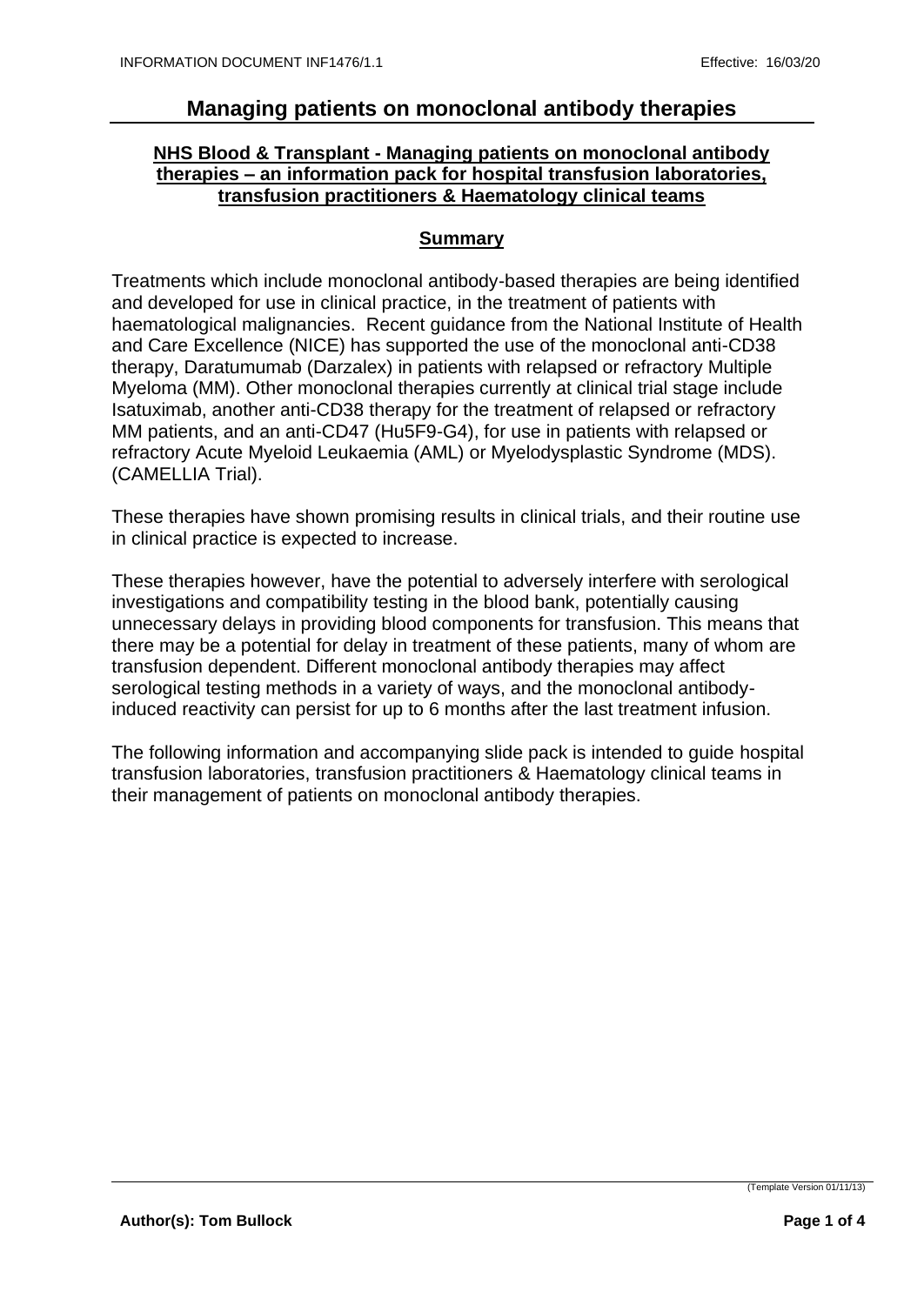## **Testing Procedure**

The following testing protocols should be undertaken in the hospital blood bank, according to local procedures or referred to the local Red Cell Immunohaematology (RCI) Laboratory for testing, as required. (See the April 2017 addendum to the BSH Guideline for Pre-Transfusion Compatibility Procedures in Blood Transfusion Laboratories for details)

#### **IMPORTANT: Please make the hospital blood bank and / or the RCI laboratory aware that the patient is about to start, or has already started monoclonal antibody therapy.**

#### **For patients being considered for monoclonal antibody therapies (Anti-CD38 therapies Daratumumab / Darzalex / Isatuximab / Anti-CD47 CAMELLIA trial)**

- 1. Baseline ABO and D group (follow local policy for requirement of confirmatory sample rule for ABO and D group)
- 2. Antibody screen, and antibody identification, if required.
- 3. Direct Antiglobulin Test (DAT)
- 4. Extended phenotyping/genotyping for C, c, E, e, K, (k if K+), MNSs, Jk<sup>a</sup>, Jk<sup>b</sup>, Fy<sup>a</sup> and Fy<sup>b</sup> groups within local hospitals or referred to the local NHSBT RCI laboratory if required.

(genotyping to be used if the patient has been recently transfused, < 1month ago)

### **For patients who are already on anti-CD38 therapies (Daratumumab / Darzalex / Isatuximab)**

- 1. ABO and D typing as per normal method
- 2. Antibody screening, and antibody identification if required, using a strategy to avoid the effect of anti-CD38, e.g. reagent cells treated with 0.2M Dithiothreitol (DTT).
- 3. Red cells should be matched for Rh and K as well as for any alloantibodies

### **For patients who are already on anti-CD47 therapies (CAMELLIA Trial)**

- 1. ABO and D typing as per normal method. If the ABO group cannot be concluded, group O red cells may be required for transfusion
- 2. In patients who have a panagglutinin in serological testing, alloadsorption studies can allow satisfactory antibody detection / identification in many cases. Refer sample to local NHSBT RCI laboratory.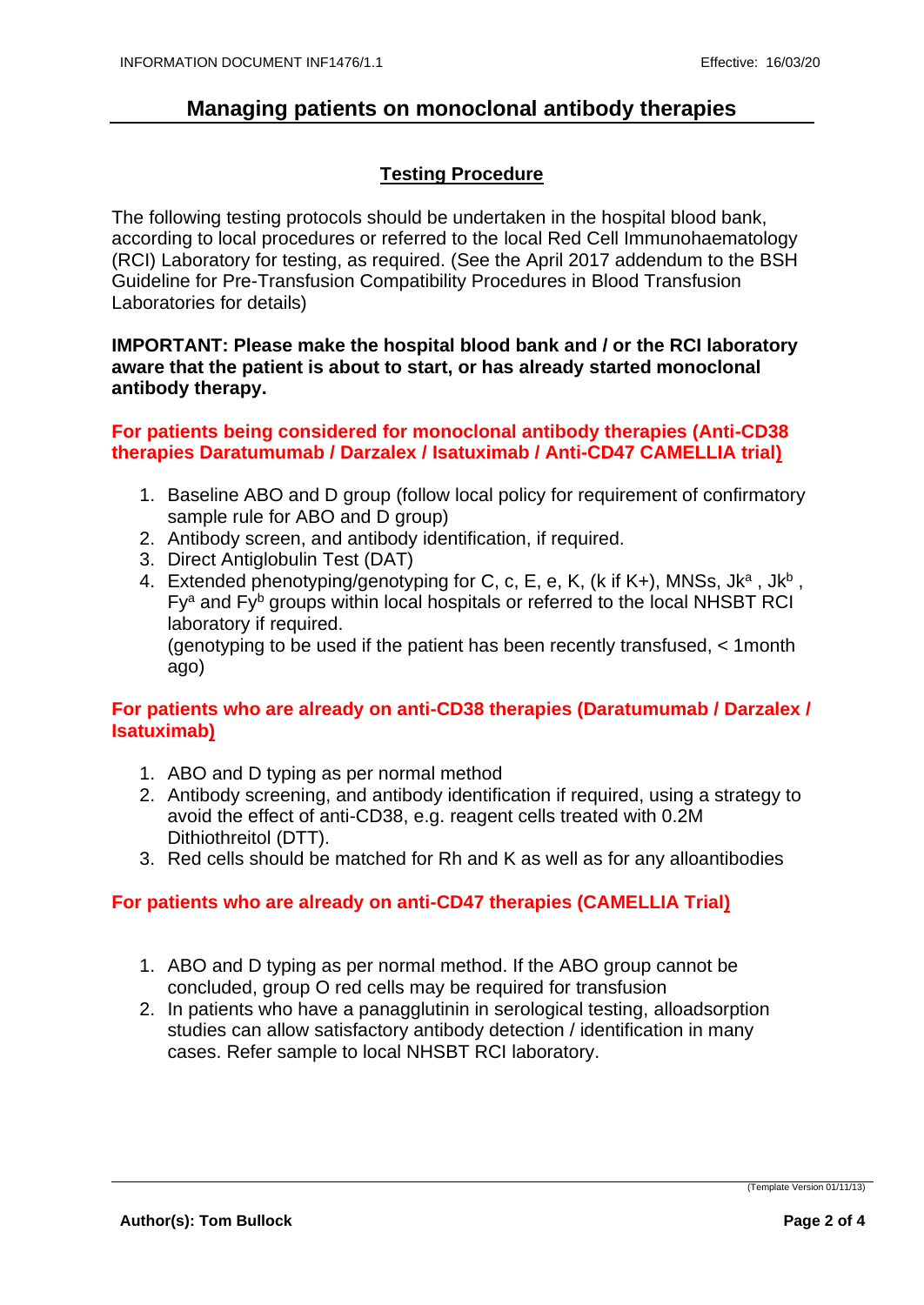#### **Communication**

A breakdown in communication between patients, clinical teams and laboratory staff can lead to unnecessary delays in providing blood components for transfusion, and may have an adverse impact on patient care.

#### **Patients**

Patients who are about to begin monoclonal antibody therapies should be provided with a card alerting the clinical team to their condition and treatment. An example of a patient card is given in the accompanying slide pack. This card should be shown to clinical staff at any hospital that the patient receives treatment at, should the patient be admitted at an alternative location to the haematology clinic. Patients should carry their patient card for up to 6 months after their treatment has ended because of the persistence of monoclonal antibody-induced reactivity and interference in blood bank testing.

#### **Clinical teams**

It is vitally important that the hospital blood bank and / or the local NHSBT RCI laboratory is informed that the patient is about to start, or has already started a monoclonal antibody therapy. Details of the monoclonal antibody therapy may be indicated in the special requirements section on the blood transfusion request form in addition to any other special requirements i.e. Irradiated units, if indicated.

#### **Laboratory staff**

Patients should be investigated according to the testing procedure above. If the patient has previously been referred to an NHSBT RCI laboratory for investigation, specific patient reports and further information regarding serological testing performed can be found on the online NHSBT Sp-ICE browser.